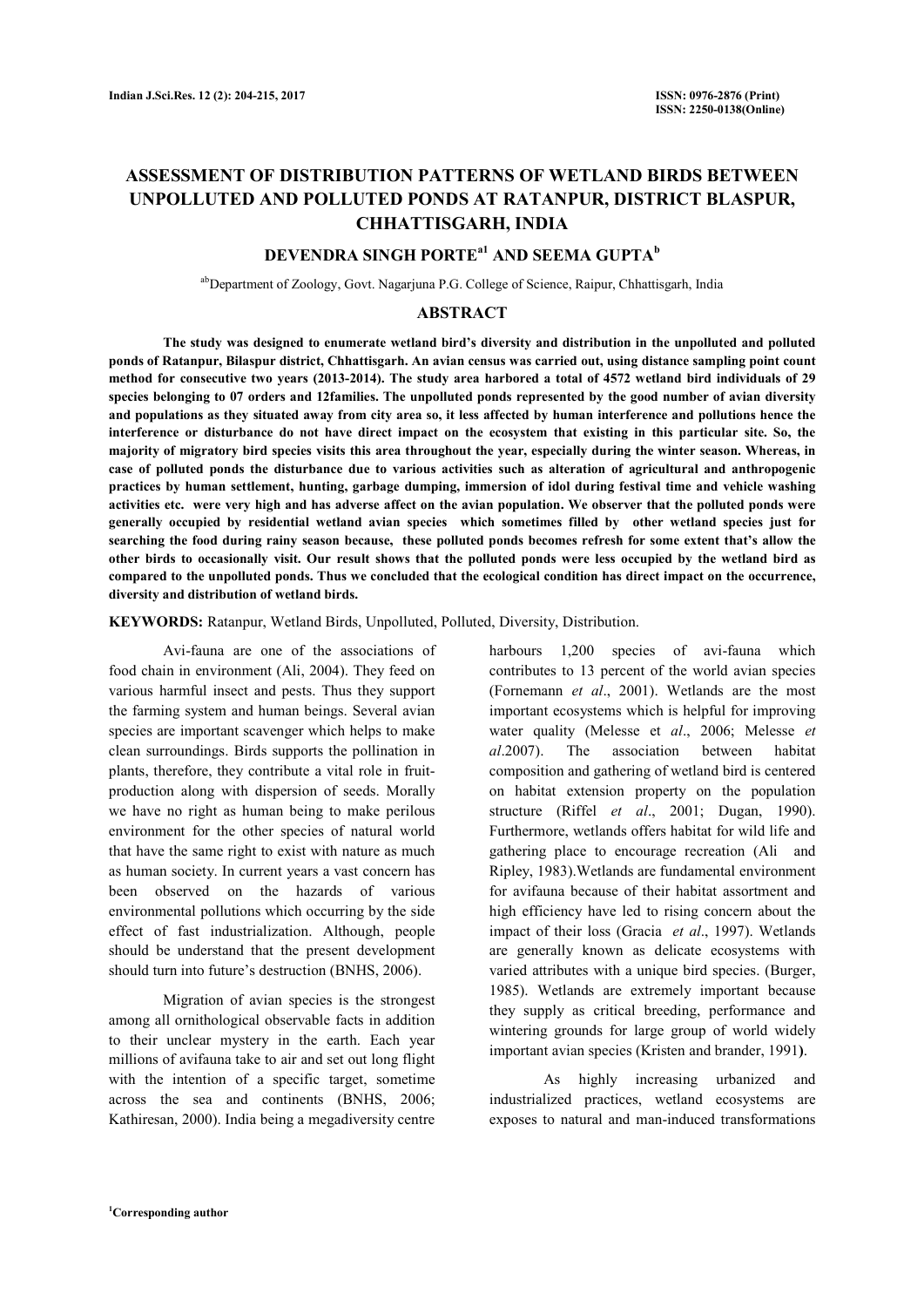through physical, chemical and vigorous processes. Anthropogenic pollution on water bodies are more severe increasingly, wetland birds whose existence is in wetlands are at high risk of danger. An exponential enhances in developement and an anthropogenic activity has led to extensive ecological contamination worldwide (Sayadi *et al*., 2010). Pollution in wetlands is not only declining the water quality, which has harmful pressure on the hydrophytes and animals openly or obliquely but, also create a reduction in the range of several avian species, leading the biodiversity in wetlands decline. Avian fauna in several cases demonstrate to be more receptive to ecological contaminants than other vertebrates (Furness, 1993). Alterations of wetlands make threat to the avian species and its conservation even though the impacts differ with definite land use type (Brambilla *et al*., 2011). Land destruction at the local scale can also unenthusiastically affect the diversity and composition of wetland avian species (Guadagnin *et al*., 2005) and land cover alteration change the avian distributions locally and regionally (Jetz *et al*., 2007). Ratanpur is a famous tourist-place of Chhattisgarh state. Therefore, in recent few years the human encroachment and other developmental activities are become elevated in this particular area causing habitat loss and fragmentation due to pollutions and disturbances of wetland by means of the anthropogenic activities. Then also the wetlands of Ratanpur harbour a variety of wetland birds along with a good amount of migratory avian species. Therefore, detail study on avifuna and their ecology is essential to conserve them. Hence this study was taken up to measure the wetland birds between unpolluted and polluted wetlands of the study area.

## **MATERIAL AND METHODS**

#### **Study Area**

 The study area i.e., Ratanpur is a Nagar Panchayat belongs to Bilaspur district, Chhattisgarh, India. It is located about 25 Km away from Bilaspur in the way of Ambikapur road and famous for his historical and religious importance. The area of this town is about 44.24 sq km. Geographically, it is spreads between  $85^{\circ}17'E$  longitude and  $22^{\circ}3'N$ latitude which is situated at the elevation of 306 m (1004ft) from the sea level. The study area includes a small town with a good numbers of ponds, forests and agricultural fields. The water bodies of this area play important role not only for irrigation purposes but also flourishing wetland birds within the area. At present study we selected ten ponds on the basis of their ecological conditions in respectively, unpolluted or sacred ponds (viz. Bairagban, Bikma, Dulahara, Gireejaban, Jagannathand and Maharaiya pond) and polluted ponds or filled by garbage and unnecessary anthropogenic practices (viz. Bhedimuda, Kaira, Krishnariuni and Ratneshwar pond). All of the selected ponds were perennial and located under the area of Ratanpur Nagar Pnachayat.

#### **Data Collection**

 Bird watching and recording has been carried out in regular intervals during summer, rainy and winter seasons of the year, in order to cover migratory and resident species. Bird survey was conducted by using distance sampling point count method to observe the avian diversity, distribution in all the selected wetlands (n=10 ponds) for consecutive two years (2013-2014) with an aid of a pair of Binoculars (10 x 50). Distance-sampling point count method is easier and more efficient method to perform bird's surveys (Bibby *et al*., 1992; Codesido and Bilenca, 2000; Buckland *et al*., 2004). Bird survey was conducted, when birds are most active during day from 06:00 to 10:00 hrs and from 16:00 to 19:00 hrs. Field visits have been conducted twice in a week for all three seasons and field characteristics were noted down on ornithological data sheets. Photographs were taken whenever possible by using Digital Camera (Canon EOS 1100 D) with suitable zoom lens. The recorded wetland birds were identified by using standard field guides such as the help of Ali (1981), Ali and Ripley (1981, 1983, 1995), Grimett *et al*. (2001), Ali (2002), Hossain *et al*. (2004), Kumar *et al*. (2006) and Grimett *et al.* (2006). Data were stored in the form of a database in the MS Excel worksheet. The data collected during the study period were analyzed by using Biodiversity Pro (version 2) Statistical Software to calculate the various diversity indices, distributions, cluster analysis etc. by applying standard formula.

## **RESULTS AND DISCUSSION**

 The censuses of wetland bird were performed in order to analyses the distribution pattern of wetland avifauna between unpolluted or sacred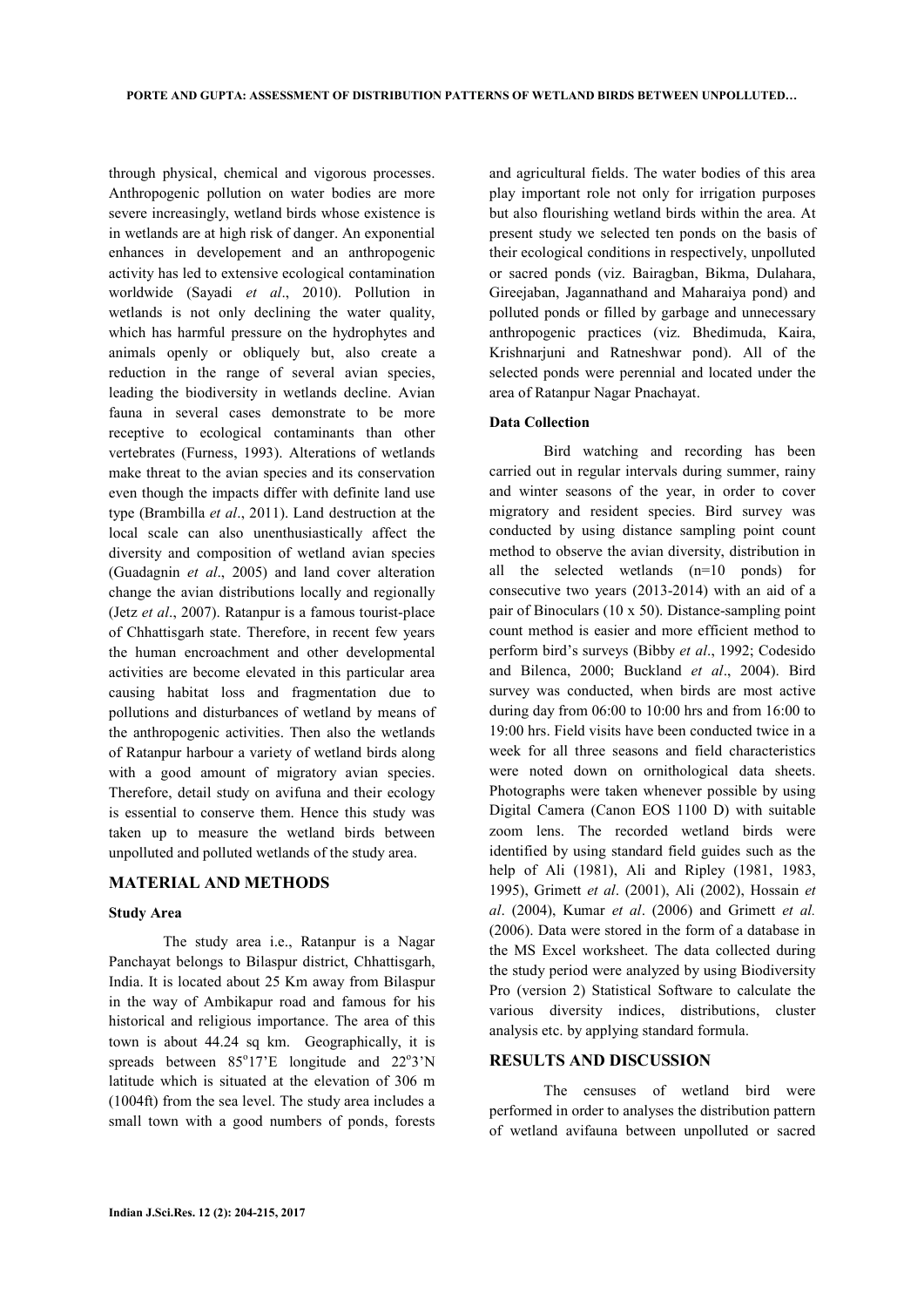ponds (viz. Bairagban, Bikma, Dulahara, Gireejaban, Jagannathand and Maharaiya pond) and polluted ponds or filled by garbages and unnecessary anthropogenic practices (viz. Bhedimuda, Kaira, Krishnarjuni and Ratneshwar pond). The present results of qualitative and quantitative study of wetland avifauna at Rratanpur, Chhattisgarh clearly signified that the distributions of wetland bird species were varied between unpolluted and polluted Ponds. A total of 4572 wetland bird individuals of 29 species belonging to 07 orders and 12 families were recorded during the two year of study period (2013-2014) (Table 1). The observed wetland avian species were Asian Openbill Strok (*Anastomus oscitans*), Black Crowned Night Heron (*Nycticorax nycticorax*), Black Winged Stilt (*Himantopus himantopus*), Bronze winged Jacana (*Metopidius indicus*), Cattle Egret (*Bubulcus ibis*), Chestnut Bittern (*Ixobrychus cinnamomeus*), Common Coot (*Fulica atra*), Common Kingfisher (*Alcedo atthis*), Cotton Pigmy Goose (*Nettapus coromandelianus*), Ferruginous pochard (*Aythya nyroca*), Gadwall (*Anas strepera*), Great Cormorant (*Phalacrocorax carbo*), Great Egret (*Ardea alba*), Green Sandpiper (*Tringa ochropus*), Indian Pond Heron (*Ardeola grayii*), Indian Moorhen (*Gallinula chloropus*), Lesser Whistling Duck (*Dendrocygna javanica*), Little Cormorant (*Phalacrocorax nige*r), Little Egret (*Egretta garzetta*), Little Grebe (*Tachybaptus ruficollis*), Median Egret (*Mesophoyx intermedia*), Painted Snipe (*Rostratula benghalensis*), Pheasant-tailed Jacana (*Hydrophasianus chirurgus*), Pied Kingfisher (*Ceryle rudis*), Purple Heron (*Ardea purpurea*), Purple Swamp Hen (*Porphyrio porphyrio*), Red Wattled Lapwing (*Vanellus indicus)*, White Breasted Waterhen (*Amaurornis phoenicurus*) and White-Throated Kingfisher (*Halcyon smyrnensis*) respectively. During the study we observed that the unpolluted or sacred ponds were facilitated by favorable conditions or required habitats for wetland birds as they shows extreme distribution of wetland avifuana. When comparison were made between both the unpolluted and polluted ponds, it was observed that the maximum numbers of wetland birds were recorded from unpolluted ponds i.e. 4357 which occupied 29 species of wetland avifauna whereas, the polluted ponds was observed with very less number of wetland birds i.e. 215 with only 12 species of wetland avifauna. (Table 2; Figure 1).

 We observed the diversity indices for wetland avian species therefore, we found that the Shannon diversity index (H'), and Shannon maximum diversity index  $(H<sub>max</sub>)$  were found to be high in unpolluted ponds with 3.56 and 3.96 while, the Shannon diversity index (H') and Shannon maximum diversity index  $(H<sub>max</sub>)$  were minimum in polluted ponds i.e. 1.87 and 2.44 respectively. However, the evenness index was also maximum in unpolluted ponds (2.69) than the polluted ponds (2.30). As indicated by the Shannon diversity index (H') when, we compared the seasonal diversity between both the unpolluted and polluted ponds we recorded that the winter season exhibited maximum diversity i.e. 1.32 for unpolluted ponds and 0.68 for polluted ponds which was minimum during the rainy season i.e. for 1.09 unpolluted ponds and 0.56 for polluted ponds (Table 3; Figure 2).

 Although, the dendrogram of the distributions of wetland birds between unpolluted or polluted ponds clearly revealed that the unpolluted ponds were distinct and unique from the polluted ponds with respect to availability and distributions of wetland avifauna throughout the seasons. In case of unpolluted ponds the wetland bird's distribution was distinct during the winter season while the summer and rainy season was found to be similar distribution patterns. However, in polluted ponds the rainy season was unique and being distinct from other seasons whereas, the winter and summer season clustered together in order the distribution patterns (Figure3). Similarly, the rarefaction curves for distribution of wetland birds also revealed that the distribution patterns of wetland birds in unpolluted ponds were completely different from polluted pond in all season. The distributional significance was very high in unpolluted pond during the winter season. In contrast to unpolluted ponds summer and winter season was slightly similar but, winter season expressed with a specific or high distribution pattern while, in case of polluted ponds winter season overlapped the summer season but, rainy season was somewhat expressed with better in distribution patterns (figure 4).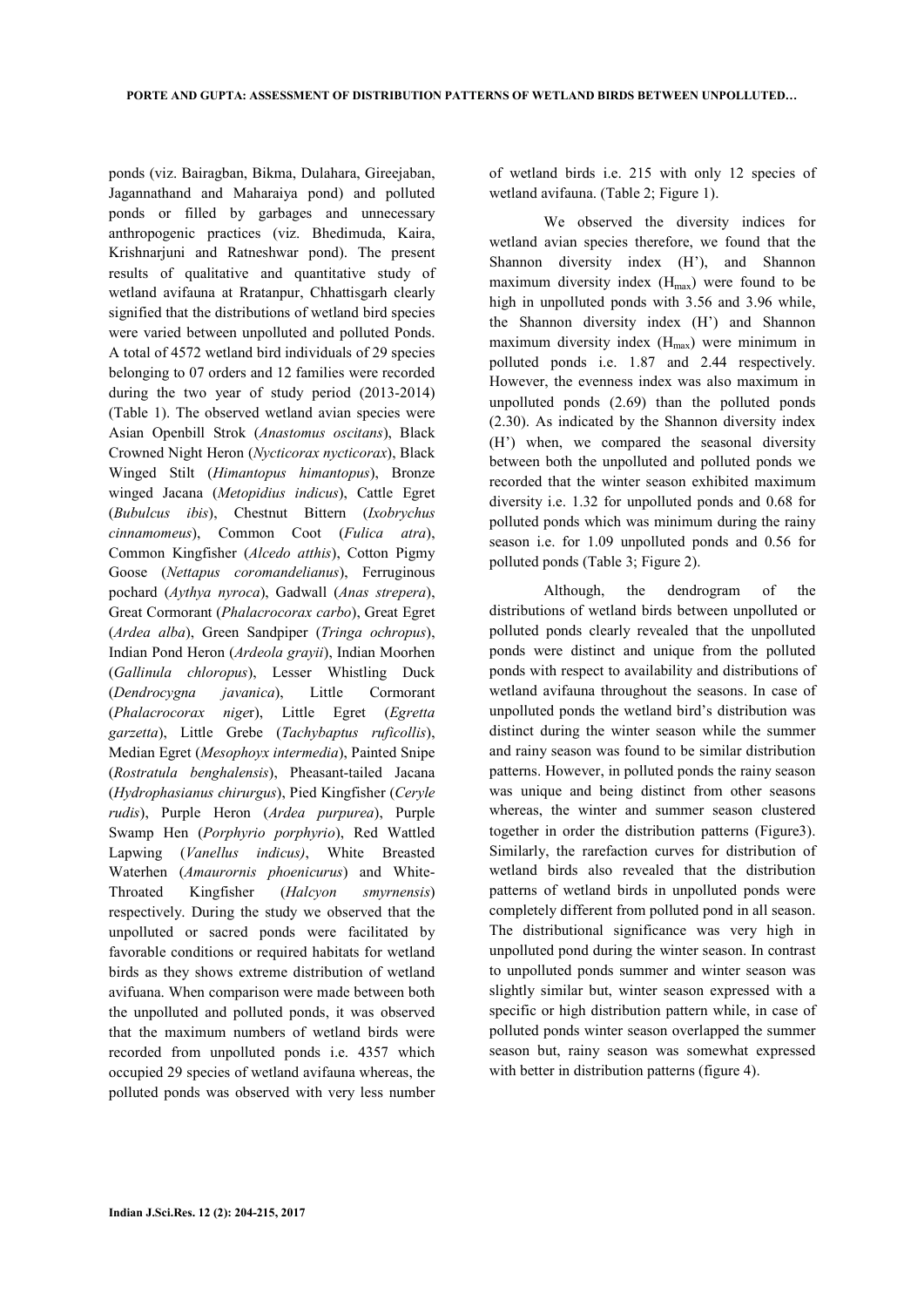| Sr.              | Order            | Family           | <b>Scientific Name of</b>   | <b>Common Name of</b>               | <b>Status at Study</b> |
|------------------|------------------|------------------|-----------------------------|-------------------------------------|------------------------|
| No.              |                  |                  | <b>Species</b>              | <b>Species</b>                      | Area                   |
|                  | Anseriformes     | Anatidae         | Dendrocygna javanica        | <b>Lesser Whistling</b><br>Duck     | W V                    |
| 1                | Anseriformes     | Anatidae         | Nettapus<br>coromandelianus | <b>Cotton Pigmy Goose</b>           | W V                    |
|                  | Anseriformes     | Anatidae         | Anas strepera               | Gadwall                             | W <sub>V</sub>         |
|                  | Anseriformes     | Anatidae         | Aythya nyroca               | Ferruginous pochard                 | W <sub>V</sub>         |
| $\overline{2}$   | Charadriiformes  | Jacanidae        | Metopidius indicus          | Bronze winged<br>Jacana             | V <sub>C</sub>         |
|                  | Charadriiformes  | Jacanidae        | Hydrophasianus<br>chirurgus | Pheasant-tailed<br>Jacana           | W V                    |
|                  | Charadriiformes  | Charadridae      | Vanellus indicus            | <b>Red Wattled</b><br>Lapwing       | NR                     |
|                  | Charadriiformes  | Scolopacidae     | Tringa ochropus             | Green Sandpiper                     | $N\,R$                 |
|                  | Charadriiformes  | Recurvirostridae | Himantopus himantopus       | <b>Black Winged Stilt</b>           | $\rm S~V$              |
|                  | Charadriiformes  | Rostratulidae    | Rostratula benghalensis     | Painted Snipe                       | M V                    |
| 3                | Ciconiiformes    | Ardeidae         | Nycticorax nycticorax       | <b>Black Crowned</b><br>Night Heron | NR                     |
|                  | Ciconiformes     | Ardeidae         | <b>Bubulcus</b> ibis        | Cattle Egret                        | $\overline{V}C$        |
|                  | Ciconiformes     | Ardeidae         | Ardea alba                  | Great Egret                         | $\mathbf C$            |
|                  | Ciconiformes     | Ardeidae         | Ardeola grayii              | <b>Indian Pond Heron</b>            | $\overline{V}C$        |
|                  | Ciconiformes     | Ardeidae         | Egretta garzetta            | Little Egret                        | $\overline{C}$         |
|                  | Ciconiformes     | Ardeidae         | Mesophoyx intermedia        | Median Egret                        | $\mathcal{C}$          |
|                  | Ciconiformes     | Ardeidae         | Ardea purpuria              | Purple Heron                        | $\overline{R}$         |
|                  | Ciconiformes     | Ardeidae         | Ixobrychus<br>cinnamomeus   | <b>Chestnut Bittern</b>             | $\mathcal{C}$          |
|                  | Ciconiformes     | Ciconiidae       | Anastomus oscitans          | Asian Openbill Strok                | M <sub>V</sub>         |
|                  | Coraciiformes    | Alcedinidae      | Alcedo atthis               | Common Kingfisher                   | $\mathcal{C}$          |
| $\overline{4}$   | Coraciiformes    | Alcedinidae      | Ceryle rudis                | Pied Kingfisher                     | $\mathcal{C}$          |
|                  | Coraciiformes    | Alcedinidae      | Halycon smyrmensis          | White-Throated<br>Kingfisher        | $\mathcal{C}$          |
|                  | Gruiformes       | Rallidae         | Gallinula chloropus         | Indian Moorhen                      | N R                    |
|                  | Gruiformes       | Rallidae         | Porphyrio porphyrio         | Purple Swamp Hen                    | $\mathbf C$            |
| 5                | Gruiformes       | Rallidae         | Fulica atra                 | Common Coot                         | $\rm N~R$              |
|                  | Gruiformes       | Rallidae         | Amaurornis phoenicurus      | White Breasted<br>Waterhen          | $\mathbf R$            |
|                  | Pelecaniformes   | Phalacroracidae  | Phalacrocorax carbo         | Great Cormorant                     | $\mathbf R$            |
| 6                | Pelecaniformes   | Phalacroracidae  | Phalacrocorax niger         | Little Cormorant                    | V <sub>C</sub>         |
| $\boldsymbol{7}$ | Podicipediformes | Podicipedidae    | Tachybaptus ruficollis      | Little Grebe                        | W V                    |

**Table 1: Shows list of wetland avian species observed in Ratanpur area during 2 years (2013-2014)** 

W V= Winter Visitor, S V= Summer Visitor, M V= Monsoon Visitor, V C= Very Common, C= Common, N R= Not Rare, R= Rare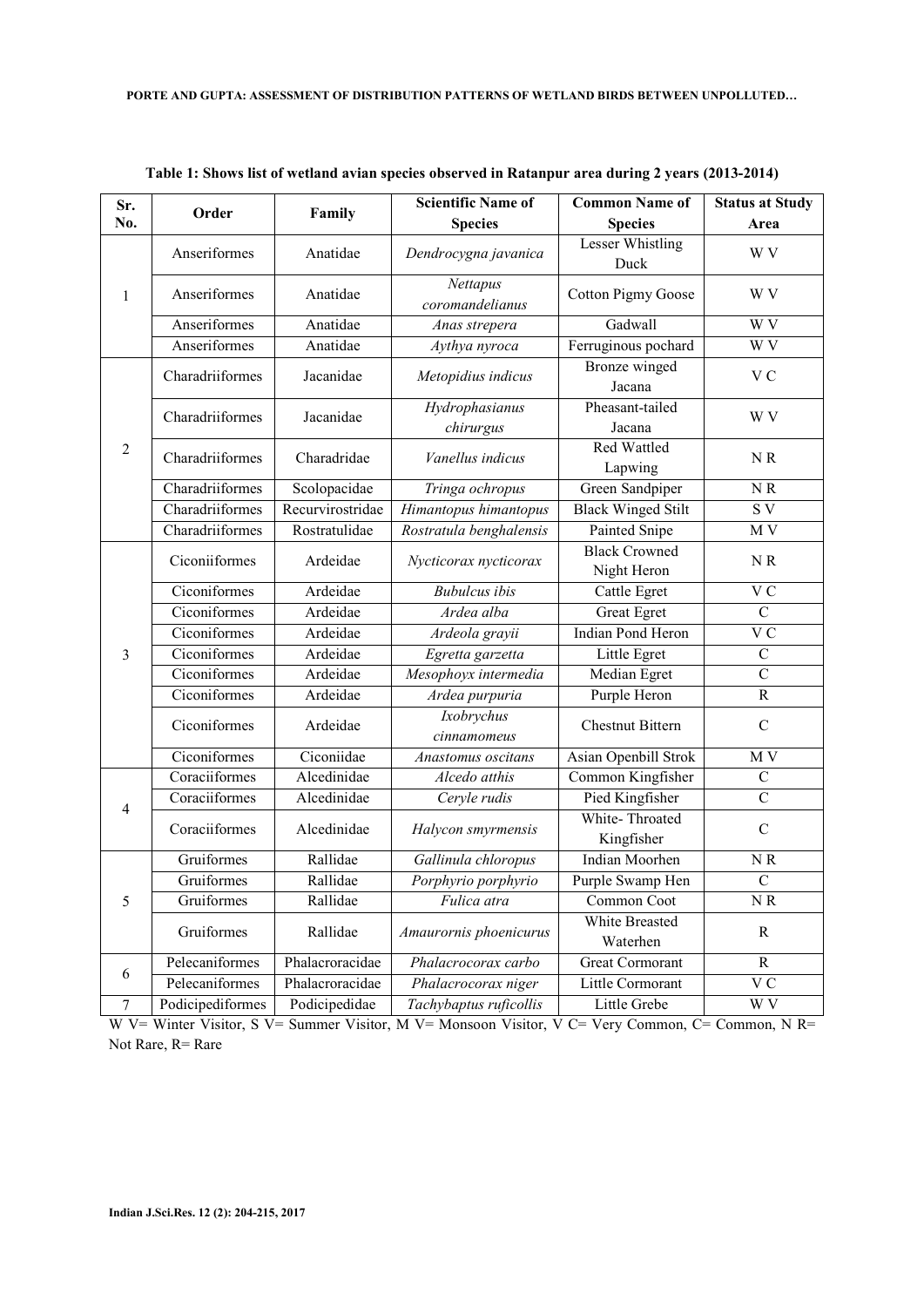|                         |                                  |                                                  | <b>No. of individual Species</b> | Total no. of             |                  |
|-------------------------|----------------------------------|--------------------------------------------------|----------------------------------|--------------------------|------------------|
| S. No.                  | <b>Common name</b>               | Scietific name                                   | <b>Unpolluted</b>                | <b>Polluted</b>          | individual       |
|                         |                                  |                                                  | ponds                            | <b>Ponds</b>             | <b>Species</b>   |
| 1                       | Common Kingfisher                | Alcedo atthis                                    | $\overline{65}$                  |                          | 65               |
| $\overline{2}$          | White Breasted Waterhen          | Amaurornis phoenicurus                           | 185                              | $\blacksquare$           | 185              |
| $\overline{\mathbf{3}}$ | Gadwall                          | Anas strepera                                    | 11                               | $\frac{1}{2}$            | 11               |
| $\overline{4}$          | Asian Openbill Strok             | Anastomus oscitans                               | 292                              | $\overline{2}$           | 294              |
| 5                       | <b>Great Egret</b>               | Ardea alba                                       | $\overline{76}$                  |                          | $\overline{76}$  |
| 6                       | Purple Heron                     | Ardea purpurea                                   | 117                              |                          | 117              |
| 7                       | <b>Indian Pond Heron</b>         | Ardeola grayii                                   | 550                              | 42                       | 592              |
| 8                       | Ferruginous pochard              | Aythya nyroca                                    | 16                               | $\overline{a}$           | $\overline{16}$  |
| 9                       | Cattle Egret                     | <b>Bubulcus</b> ibis                             | 731                              | 75                       | 806              |
| $\overline{10}$         | Pied Kingfisher                  | Ceryle rudis                                     | $\overline{20}$                  | $\blacksquare$           | 20               |
| 11                      | <b>Lesser Whistling Duck</b>     | Dendrocygna javanica                             | $\overline{133}$                 | 10                       | 143              |
| $\overline{12}$         | Little Egret                     | Egretta garzetta                                 | $\overline{62}$                  | $\overline{4}$           | 66               |
| 13                      | Common Coot                      | Fulica atra                                      | $\overline{64}$                  |                          | 64               |
| 14                      | Indian Moorhen                   | Gallinula chloropus                              | 74                               |                          | 74               |
| $\overline{15}$         | White-Throated Kingfisher        | Halcyon smyrnensis                               | $\overline{74}$                  | $\overline{2}$           | $\overline{76}$  |
| 16                      | <b>Black Winged Stilt</b>        | Himantopus himantopus                            | $\overline{32}$                  |                          | 32               |
| 17                      | Pheasant-tailed Jacana           | Hydrophasianus chirurgus                         | 34                               | 10                       | 44               |
| 18                      | <b>Chestnut Bittern</b>          | Ixobrychus cinnamomeus                           | 355                              | 19                       | 374              |
| $\overline{19}$         | Median Egret                     | Mesophoyx intermedia                             | $\overline{38}$                  | $\overline{2}$           | 40               |
| $\overline{20}$         | <b>Bronze</b> winged Jacana      | Metopidius indicus                               | $\overline{303}$                 | $\overline{4}$           | $\overline{307}$ |
| 21                      | <b>Cotton Pigmy Goose</b>        | Nettapus coromandelianus                         | 42                               | $\blacksquare$           | 42               |
| $\overline{22}$         | <b>Black Crowned Night Heron</b> | Nycticorax nycticorax                            | 283                              | 5                        | 288              |
| $\overline{23}$         | <b>Great Cormorant</b>           | Phalacrocorax carbo                              | $\overline{2}$                   |                          | $\overline{2}$   |
| $\overline{24}$         | Little Cormorant                 | Phalacrocorax niger                              | $\overline{102}$                 | $\overline{\phantom{a}}$ | $\overline{102}$ |
| 25                      | Purple Swamp Hen                 | Porphyrio porphyrio                              | 310                              |                          | 310              |
| $\overline{26}$         | <b>Painted Snipe</b>             | Rostratula benghalensis                          | $\overline{26}$                  | $\blacksquare$           | 26               |
| 27                      | Little Grebe                     | Tachybaptus ruficollis                           | 61                               |                          | 61               |
| 28                      | Green Sandpiper                  | Tringa ochropus                                  | 80                               | $\blacksquare$           | 80               |
| $\overline{29}$         | <b>Red Wattled Lapwing</b>       | Vanellus indicus                                 | 219                              | 40                       | 259              |
|                         |                                  | <b>Total of all wetland birds</b><br>215<br>4357 |                                  |                          |                  |

## **Table 2: Assessment of distribution of wetland bird between unpolluted and polluted ponds at Ratanpur, Chhattisharh during 2013-2014.**

|  |  |  |  | .103-101- Table 3: Diversity Indices polluted and unpolluted ponds Ratanpur, Chhattisharh during 2013 |
|--|--|--|--|-------------------------------------------------------------------------------------------------------|
|--|--|--|--|-------------------------------------------------------------------------------------------------------|

| <b>Study sites</b> | <b>Unpolluted ponds</b> |       |        | <b>Overall</b> | <b>Polluted ponds</b> |       |        | Overall |
|--------------------|-------------------------|-------|--------|----------------|-----------------------|-------|--------|---------|
|                    | Summer                  | Rainy | Winter |                | <b>Summer</b>         | Rainy | Winter |         |
| Total no. of       |                         |       |        |                |                       |       |        |         |
| individuals $(N)$  | 1145                    | 1119  | 2093   | 4357           | 72                    | 55    | 88     | 215     |
| Shannon $H'$       | 1.14                    | 1.09  | 1.32   | 3.56           | 0.62                  | 0.56  | 0.68   | 1.87    |
| Shannon $(H$ max)  | 1.32                    | 1.23  | 1.41   | 3.96           | 0.84                  | 0.69  | 0.90   | 2.44    |
| Shannon $(J')$     | 0.86                    | 0.89  | 0.93   | 2.69           | 0.73                  | 0.80  | 0.76   | 2.3     |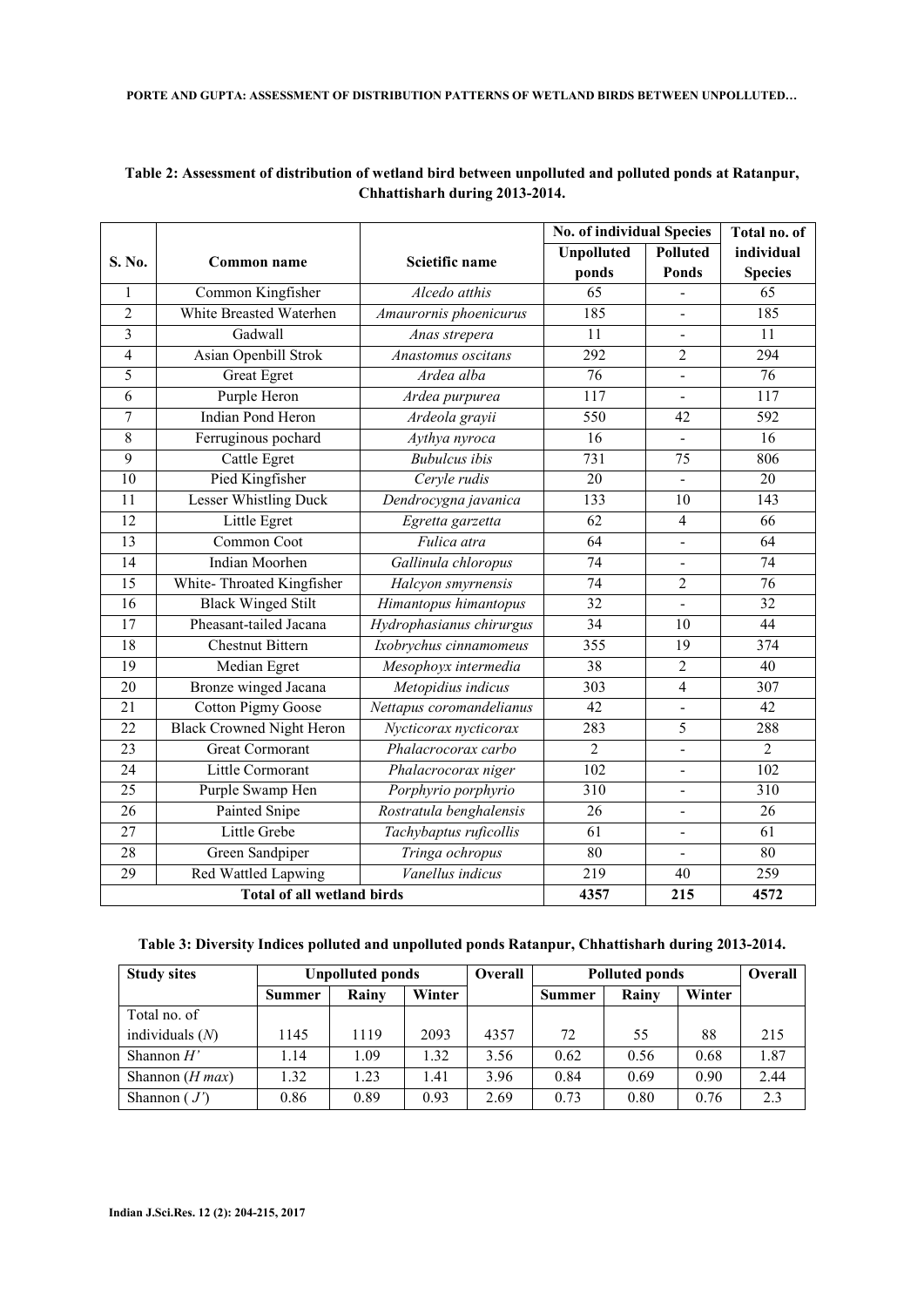

**Figure 2: Diversity index (H), maximum diversity index (H max) and evenness index (J) of wetland birds in different season between unpolluted and polluted ponds of Ratanpur, Chhattisgarh.**



**Figure 3: Cluster analysis dendrogram illustrating season wise distribution patterns of wetland birds between polluted and unpolluted ponds at Ratanpur, Chhattisgarh.**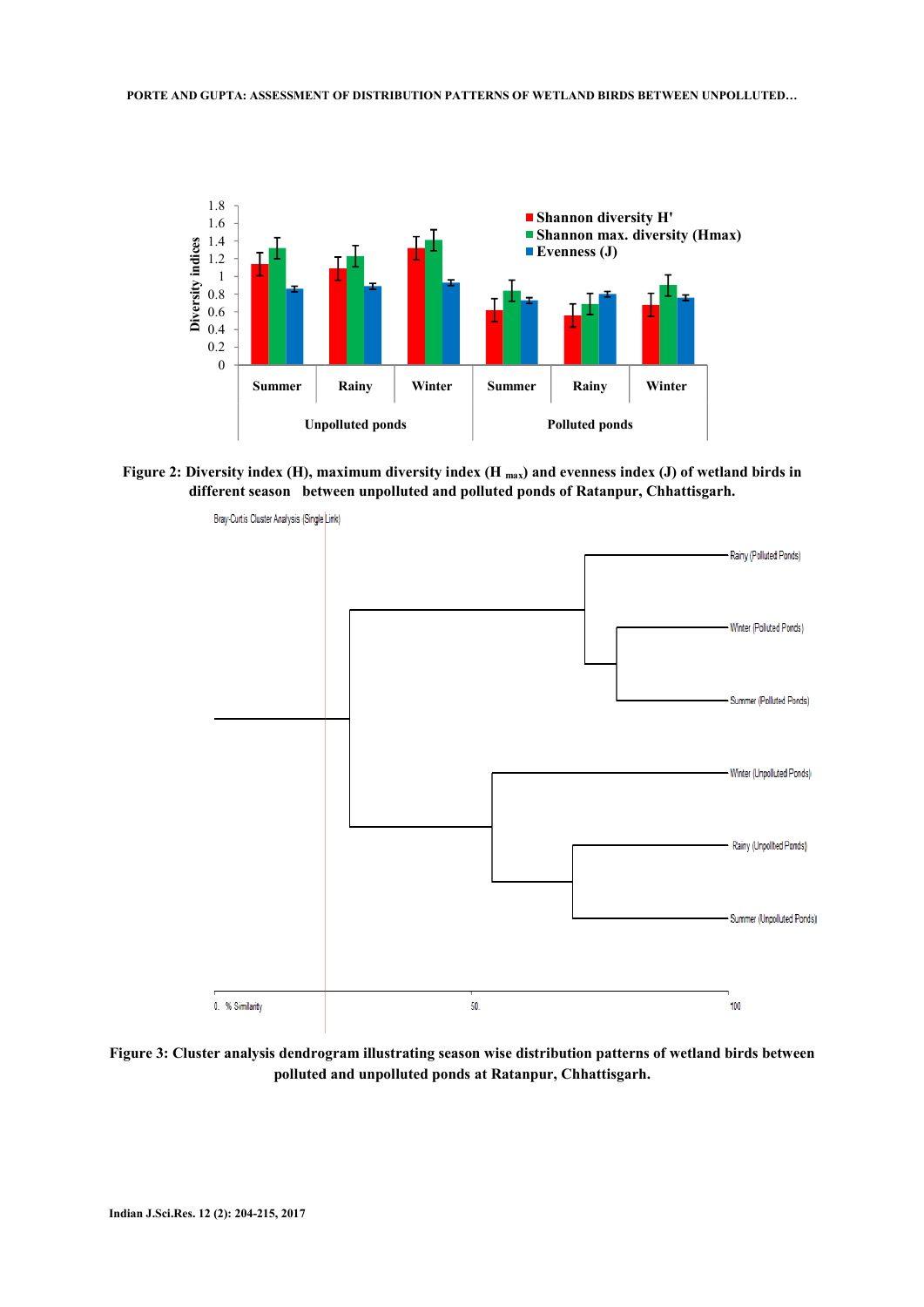

**Figure 4: Rarefaction curves for the season wise distribution patterns of wetland birds between polluted and unpolluted ponds at Ratanpur, Chhattisgarh.** 

 Unpolluted wetland maintained higher wetland bird density and diversity than polluted ones. The developmental processes and anthropogenic activities affect the habitat structure of an area which in turn affects natural property for instance water, wetlands and biodiversity (IPCC, 2001; Gibbard *et al*., 2005). Land use and land cover alterations are associated to atmospheric change, biodiversity defeat and pollution (Waltert *et al*., 2004; Ellis and Pontius, 2011). Thus, dreadful conditions of the surroundings, which unenthusiastically impact ecosystem processes and function, particularly alteration of wetlands to irrigated fields, symbolized the noteworthy challenges to biodiversity (Sharma *et al*., 2007). Additionally, the water balance of the wetlands is conquered by rainwater and surface inflow, which are receptive to climate transformation. The change in the wetland ecological balance has harmful consequences on the survival of wetland

depended avifauna. Therefore, the wetland bird species diversity, abundance and distribution might have distorted in wetlands and the surrounding vicinity (Olaka e*t al.*, 2010).

 Moreover, now a day's several crop and vegetable farmers released chemicals (fertilizers, pesticides, weedicides, insecticides etc.). Hence this might have reduced food of wetland birds (viz., fishe, crabs, frogs etc.) which adversely affects wetland birds and other life forms of aquatic ecosystem (Birdlife International, 2012). The avifauna has been used to point out the change in ecological situation (Oster, 1978; Reed *et al*., 2011). This paper aimed to collect information from local community around the wetland areas of Ratanpur and observe the impacts of ecological changes on diversity, distribution of wetland birds of the area. Variation in habitat stipulation may also cause alteration in diversity, distribution, composition and of bird species (Caziani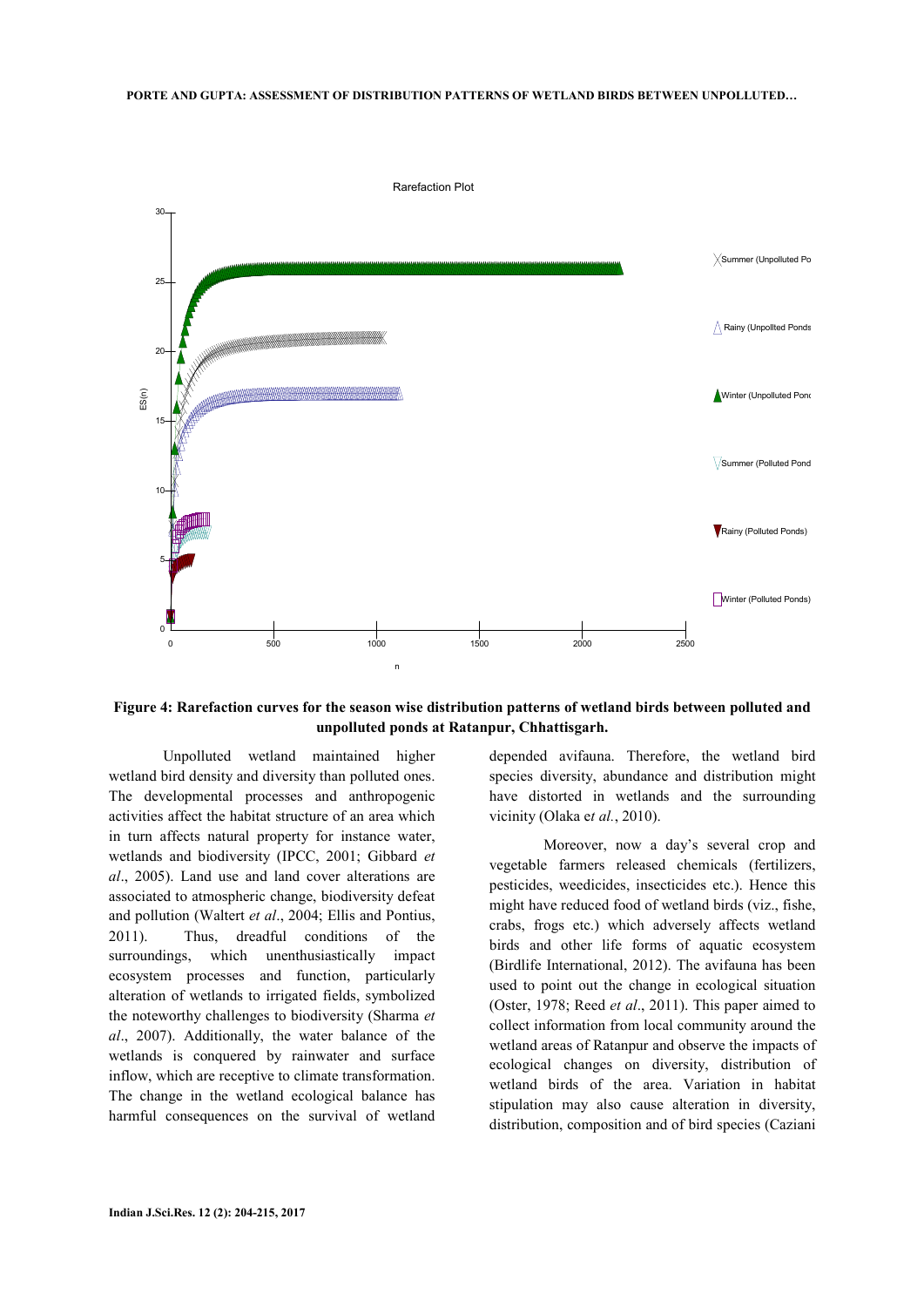and Derlindat, 2000; Laurent, 1973). At present study we carried out an avian survey to record the distribution patterns of wetland birds on the wetlands of Ratanpur which was completed on selected perennial ponds which were further categorized as unpolluted or sacred pond and polluted ponds. We found that during the winter season the unpolluted ponds showed the maximum diversity and distribution by the adding of several migratory avian species viz., Asian Openbill Strok (*Anastomus oscitans*), Black Winged Stilt (*Himantopus himantopus*), Common Coot (*Fulica atra*), Cotton Pigmy Goose (*Nettapus coromandelianus*), Ferruginous pochard (*Aythya nyroca*), Gadwall (*Anas strepera*), Indian Moorhen (*Gallinula chloropus*), Lesser Whistling Duck (*Dendrocygna javanica*), Little Grebe (*Tachybaptus ruficollis*) and Pheasanttailed Jacana (*Hydrophasianus chirurgus*) respectively along with the residential species. Therefore, we concluded that the unpolluted or sacred ponds (viz. Bairagban, Bikma, Dulahara, Gireejaban, Jagannath and Maharaiya pond) were situated away from city area so, it less affected by human interference and pollutions hence the interference or disturbance do not have direct impact on the ecology that existing this particular site. So, the majority of migratory bird species visits this area in all season and these unpolluted ponds represented by the good number of avian diversity. Whereas, in case of polluted ponds (viz. Bhedimuda, Kaira, Krishnarjuni and Ratneshwar pond) we found disturbance due to various activities such as alteration of agricultural practices and anthropogenic practices by human settlement, hunting, garbage dumping, immersion of idol during festival time and vehicle washing activities etc. were very high in this area and has adverse affect and threat on the avian population. Thus, we recorded very less number of wetland birds and their diversity. We observed that the polluted ponds were generally occupied by residential wetland avian species which were become little good during the rainy season in respect to addition of some other wetland species just for searching the food during rainy season these polluted ponds becomes refresh for some extent that's allow the other birds to occasionally visit. Therefore, we accomplished that the rainy season was distinct in respect to the polluted ponds as compare to the summer and winter. Our result shows that the polluted ponds were less

occupied by the wetland bird as compared to the unpolluted ponds. Thus we concluded that the ecological condition has direct impact on the occurrence, diversity and distribution of wetland birds. Land conversion and ecological changes can have considerable impacts on biodiversity and linked ecosystem services (Finlayson *et al*., 2006; Jetz *et al*., 2007; Ayenew, 2009; Gudina, 2011). The impacts of habitat destruction and overgrazing on cover, nesting grounds and food accessibility to birds causes dangerous situation for the survival of avian fauna (Hegsdijsk and Jansen, 2006; Jansen *et al*., 2007; Melesse *et al*., 2009; Mengesha *et al*., 2011). The land use changes and pollutions has direct impact on avifauna, their habitats and their breeding (Sisay, 2003; Ellott, 2006; Brambilla *et al*., 2011; Kolecˇek *et al*., 2010).

## **CONCLUSION**

 Pollution of the environment is one of the terrible ecological disaster to which they are subjected nowadays. Nearly all of the activities of human society have produced unfavorable effects on all living forms in the biosphere. The cause of water pollutants are domestic sewage, detergents, pesticides, chemicals, dead matreials and industrial effluents through a variety of processes (Sampath and Sharam, 2003). Sustaining healthy ecosystems that can save from harm to the organisms existing within them, including humans, necessitates not only ecological planning and management, but also knowledge of how stressors vary in the atmosphere (Burger and Bowman, 2004). More and more it is essential to appreciate the outcome and effect of pollutants to evaluate the health of ecosystems and to bring early warning of alterations in the environment that might specify undesirable effects (Burger, 2002). Wetland birds populations may provide as sentinel species for natural and anthropogenic pollution problems in the surroundings. At present study we revealed the impact of ecological conditions on wetland bird populations. We discussed the impacts of pollution on the wetland birds in wetland ecosystems, and we concluded the wetland avian species as the indicators of the real situations of habitat as well as ecosystem. Migration can facilitate movable animals such as avian species to run away from harsh ecological circumstances (Rivalan *et al*., 2007). However, habitat change alters moment of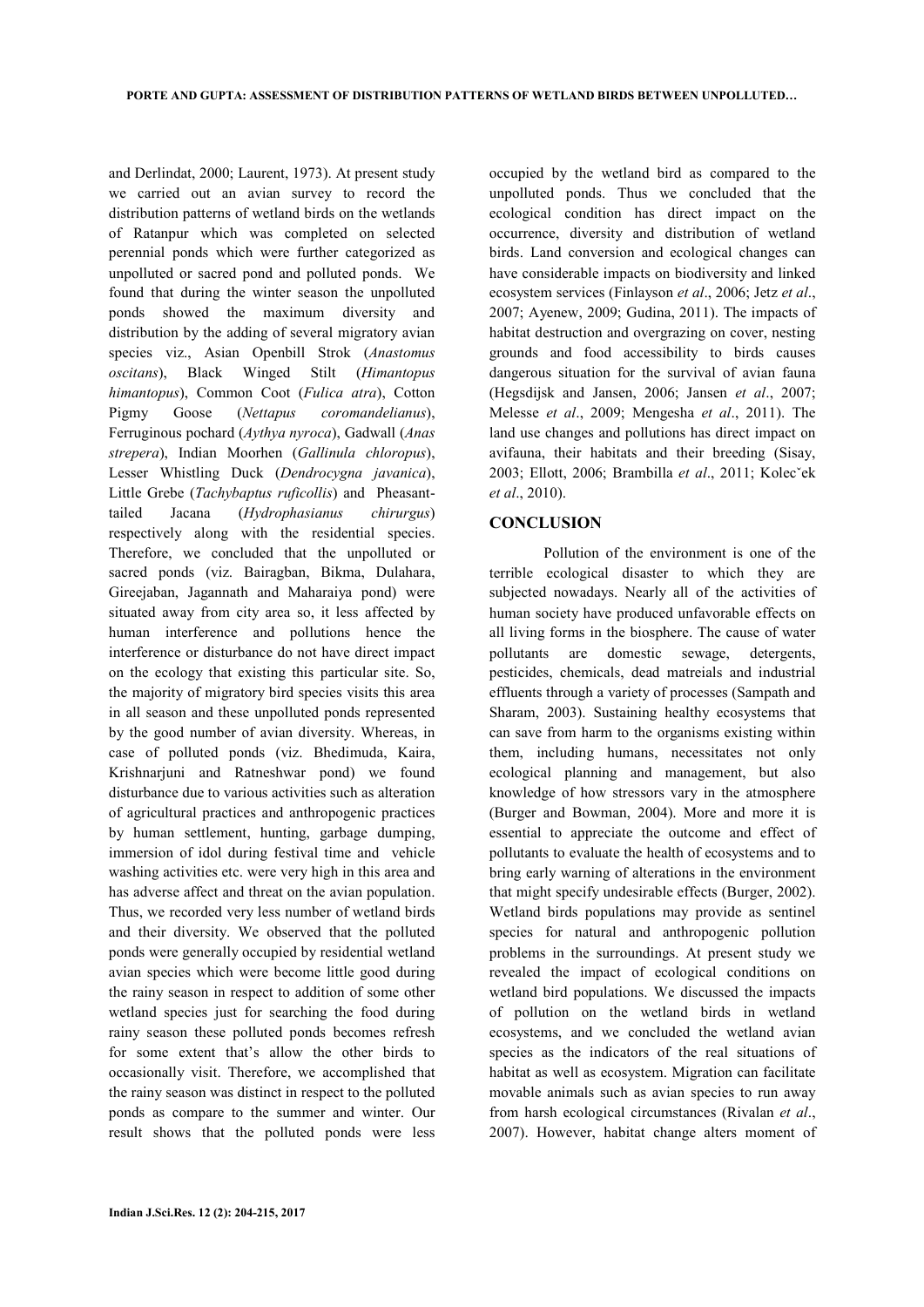migration, breeding success, population range and distribution of avian fauna (Crick, 2004). Therefore we concluded that the wetlands of Ratanpur sustain a good number of migrants as well as residents avian fauna which revealed the availability of favorable ecological condition within the site. Therefore, we noticed that the anthropogenic and developmental

measures in and around ponds are affecting remarkable threats to the wetland birds. Banned hunting, catching, fishing, deforestation and water pollution were the leading threats for wetland avian fuana (Khan and Ali, 2014). Hence, it is necessary to restore the ecological properties in order to sustain the wetland bird with in the area.



**Figure 5: Wetland birds recorded from unpolloted or sacred ponds of Ratanpur. a. Guild of Asian Openbill Stork,** *Anastomus oscitans* **(Boddarert, 1783); b. Lesser Whistling Duck,** *Dendrocygna javanica* **(Horsfield, 1821) and Cotton Pigmy Goose,** *Nettapus coromandelianus* **(Gmelin, 1789);c. Pheasant-tailed Jacana,** *Hydrophasianus chirurgus* **(Scopoli, 1786) and Bronze winged Jacana,** *Metopidius indicus* **(Latham, 1790); d. Purple Swamp Hen** *Porphyrio porphyrio* **(Zarudny & Harms, 1911).** 



**Figure 6: Major wetland birds recorded from polloted ponds of Ratanpur. a. Asian Openbill Stork,**  *Anastomus oscitans* **(Boddarert, 1783) and Indian Pond Heron,** *Ardeola grayii* **(Sykes, 1832); b. Pheasanttailed Jacana,** *Hydrophasianus chirurgus* **(Scopoli, 1786); c. Cattle Egret,** *Bubulcus ibis* **(Boddaert, 1783); d. winged Jacana,** *Metopidius indicus* **(Latham, 1790).**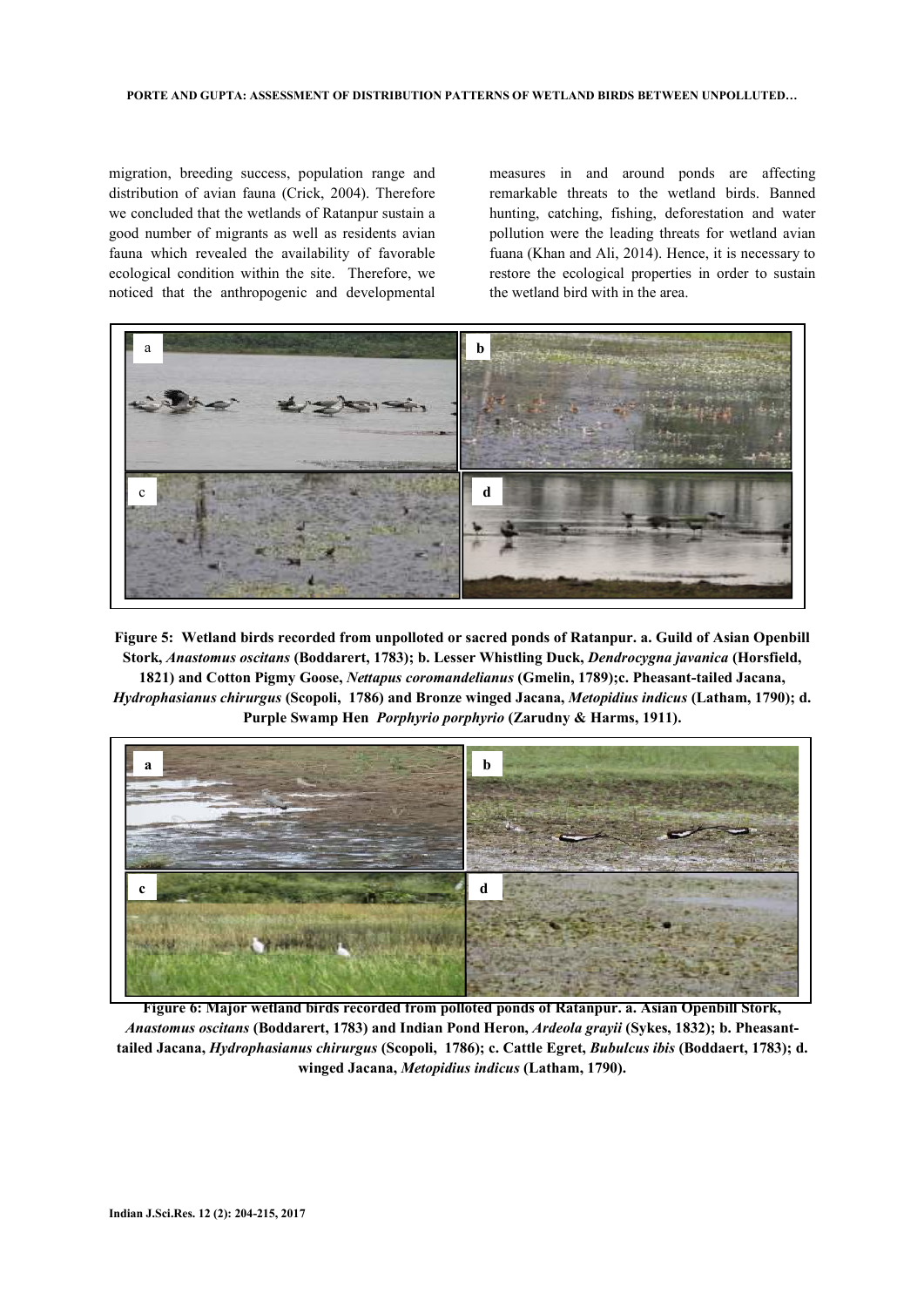## **ACKNOWLEDGEMENT**

 We are express our deep sense of gratitude Dr. A. K. Pati, and Dr. Arti Parganiha, Professor, School of Life Science, Pt. Ravishankar Shukla University, Raipur for providing us the study design and all the facilities regarding analysis and for and valuable suggestions throughout study. Special thanks to the Principal, Govt. Nagarjuna Post-Graduate College of Science, Raipur for his continuous encouragement.

#### **REFERENCES**

- Ali S. and Ripley S.D., 1981. The book of Indian birds. Bombay Natural History Society, Oxford University Press, Bombay.
- Ali S., 2002. The Book of Indian birds. 13th revised edition. Bombay Natural History Society, Oxford University Press, Bombay.
- Ali S., 2004. The book of Indian birds, 6th Ed, Bombay Natural History Society, India. Oxford University Press, Bombay.
- Ali S. and Ripley S.A., 1983. The handbook of the birds of India and Pakistan Compact Edition, Oxford University Press, New Delhi.
- Ali S. and Ripley S.D., 1995. A pictorial guide to the birds of the Indian subcontinent  $(2<sup>nd</sup>$ Edition, Reprint with corrections, 1996). Bombay Natural History Society and Oxford University Press, Mumbai.
- Ayenew T., 2009. Natural lakes of Ethiopia. Addis Ababa University Press: Addis Ababa.
- Bibby C.J., Burgess N.D. and Hill D.A., 1992. Bird census techniques. First Edition Academic Press, London, United Kingdom.
- BirdLife International, 2012. Important bird areas factsheet: Lake Zeway. Downloaded from http://www.birdlife.org.
- Brambilla M., Casale F., Bergero V., Bogliani G., Crovetto G.M., Falco R., Roati M. and Negri I., 2011. Glorious past, uncertain present, bad future? Assessing effects of land-use changes on habitat suitability for

a threatened farmland bird species. Biol. Conserv., **143**: 2770–2778.

- BNHS, 2006. Hornbill, Journal of Bombay Natural History Society, India. Oxford University Press, Bombay.
- Buckland S.T., Anderson D.R., Burnhan K.P., Lake J.L., Borchers D.L., and Thomas, L., 2004. Advance distance sampling; estimating abundance of biological populations. pp.141–172. London, Campman and Hall.
- Burger J., 1985. Habitat selection in temperate marsh nesting birds, habitat selection in birds, Cody M.L: (Ed). Academic press, New York, ISBN: 012178013, 253 -281.
- Burger J., Bowman R., Woolfenden G.E. and Gochfeld M., 2004. Metal and metalloid concentrations in the eggs of threatened Florida scrub-jays in suburban habitat from south-central Florida. Science of the Total Environment, **328**:185-193.
- Burger J., 2002. Food chain differences affect heavy metals in bird eggs in Barnegat Bay, New Jersey. Environmental Research Section A, **90**: 33-39.
- Caziani S. and Derlindat E.J., 2000. Abundance and habitat of high Andes Flaningos in North Western Argentina. Water Birds, **23**:121- 133.
- Codesido M. and Bilenca D.N., 2000. Comparacioń de los métodos de transecta de fajay de conteo de puntos de radio fijo euna comunidad de aves del bosque semiárido santiagueño. El Hornero, **15**:85–91.
- Crick H.Q.P., 2004. The impacts of climate change on birds. Ibis, **146**:48-56.
- Dugan P.J., 1990. Wetland conservation. A review of current issues and required action. IUCN Gland, Switzerland.
- Ellis E. and Pontius R., 2011. Land-use and landcover change. In: Encyclopedia of Earth, Cleveland C.J. (ed.). Environmental Informa-tion Coalition. Washington, D. C. pp.1-20.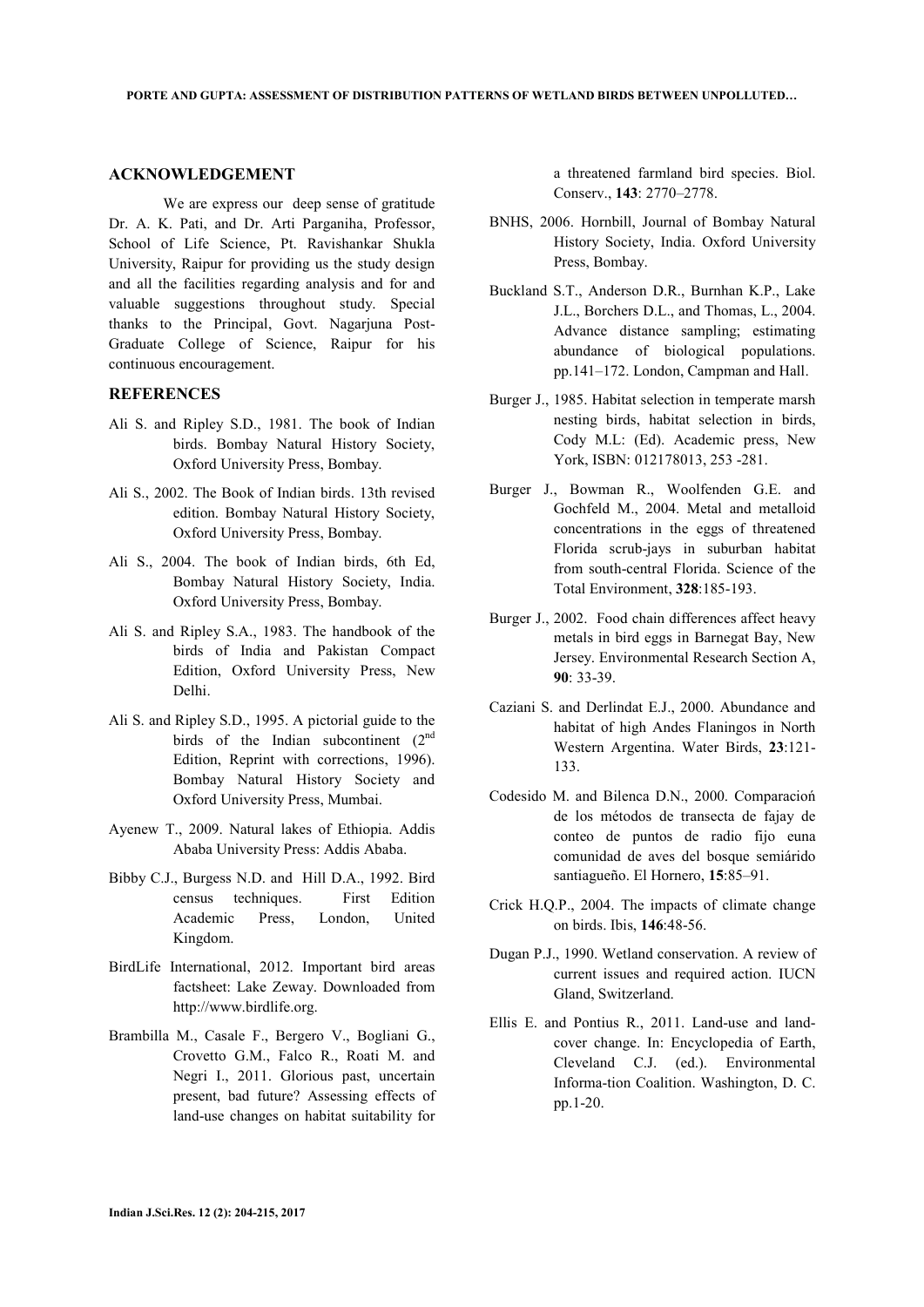- Ellott C.C.H., 2006. Bird population explosions in agro-ecosystems the quelea, Quelea quelea. Case history. Acta Zool Sinica, **52**: 554–560.
- Finlayson C.M., Gitay H., Bellio M.G., Van Dam R. and Taylor I., 2006. Climate variability and change and other pressures on wetlands and waterbirds: impacts and adaptation. In: Waterbirds around the world, (Boere GC., Galbraith C.A, Stroud DA (eds.) The Stationery Office, Edinburgh, UK. pp. 88-97.
- Fornemann A., Mangnall M., Little R., and Crowe T., 2001. Waterbird assemblages and associated habitat characteristics of farm ponds in the Western Cape, South Africa. Biodiversity and Conservation, **10**:251- 270.
- Furness R.W., 1993. Birds as monitors of pollutants. In: R.W. Furness and J.J.D.Greenwood (Eds.). Birds as monitors of environmental Change. Chapman and Hall, London, pp. 86-143.
- Gibbard S.G., Caldeira K., Bala G., Phillips T.J. and Wickett M., 2005. Climate effects of global land cover change S. Geophysical Research Letters. University of California, California.
- Gracia C.M., Carcia R.R., Rendon M., Xaview N.F. and Lucena J., 1997. Hydrological cycle and inter annual variability of the aquatic community temporary saline lake (Fuente De Piedra, Southern Spain), Hydrobiologia, **345**: 131-141.
- Grimmett R., Inskipp C. and Inskipp T., 2001. Pocket guide of the birds of the Indian subcontinent. Oxford University Press. Mumbai.
- Grimmett R., Inskipp C. and Inskipp T., 2006. Pocket guide to the birds of the Indian subcontinent. Oxford University Press, New Delhi, 384 pp.
- Gudina A., 2011. Integrated assessment of livelihood dependence on services provided by ecosystems along the western shoreline of

Lake Zeway. MSc. thesis, Wageningen UR. p.94.

- Hengsdijk H. and Jansen H., 2006. Agricultural development in the central Ethiopian rift valley. A desk-study on water-related issue and knowledge to support policy dialogue. Plant Research International B.V., Wageningen UR. pp. 5-65.
- Hossain M.L., Jaman M.F. and Sarker S.U., 2004. Diversity of herpeto-mammalian fauna and their conservation issues in Hatiya Island, Bangladesh. Tropical biodiversity, **8**(2):71-78.
- IPCC-Intergovernmental Panel of Climate Change, 2001. Climate Change 2001. In: The scientific basis; Third assessment report of working group I.pp.1-210,. Albritton L G, Meira Filho D.L (eds.), Cambridge University Press, Cambridge.
- Jansen H., Hendsidijk H., Legesse D., Ayenew T., Hellegrs P. and Spliesthoh H., 2007. Land and water resources assessments in Ethiopian central rift valley: ecosystem for water, food and economic development in the Ethiopian central rift valley. Alterra: Wageningen. pp. 1-85.
- Jetz W., Wilson D.S. and Dobson A.P., 2007. Projected impacts of climate and land use changes on global diversity of birds. PloS Biol., **5**:1211-1219.
- Khan B.N. and Ali Z., 2014. Assessment of birds fauna, occurrences, status, diversity indices and ecological threats at Mangla Dam, AJK from 2011 to 2014. The Journal of Animal & Plant Sciences, **25**(3):397- 403.
- Kathiresan, 2000. Ministry of Environment and Forests (Govt. of India, New Delhi) 393.
- Kristen S. and Brander I., 1991. The economic values of the world's wetlands. Living Waters. Amsterdam. Garay G., Johnson W., and Franklin W., Relative abundance of aquatic birds and their use of wetlands in the Patagonia of Southern Chile. Revista Chilena De Historia Natural, 64, 127-137.